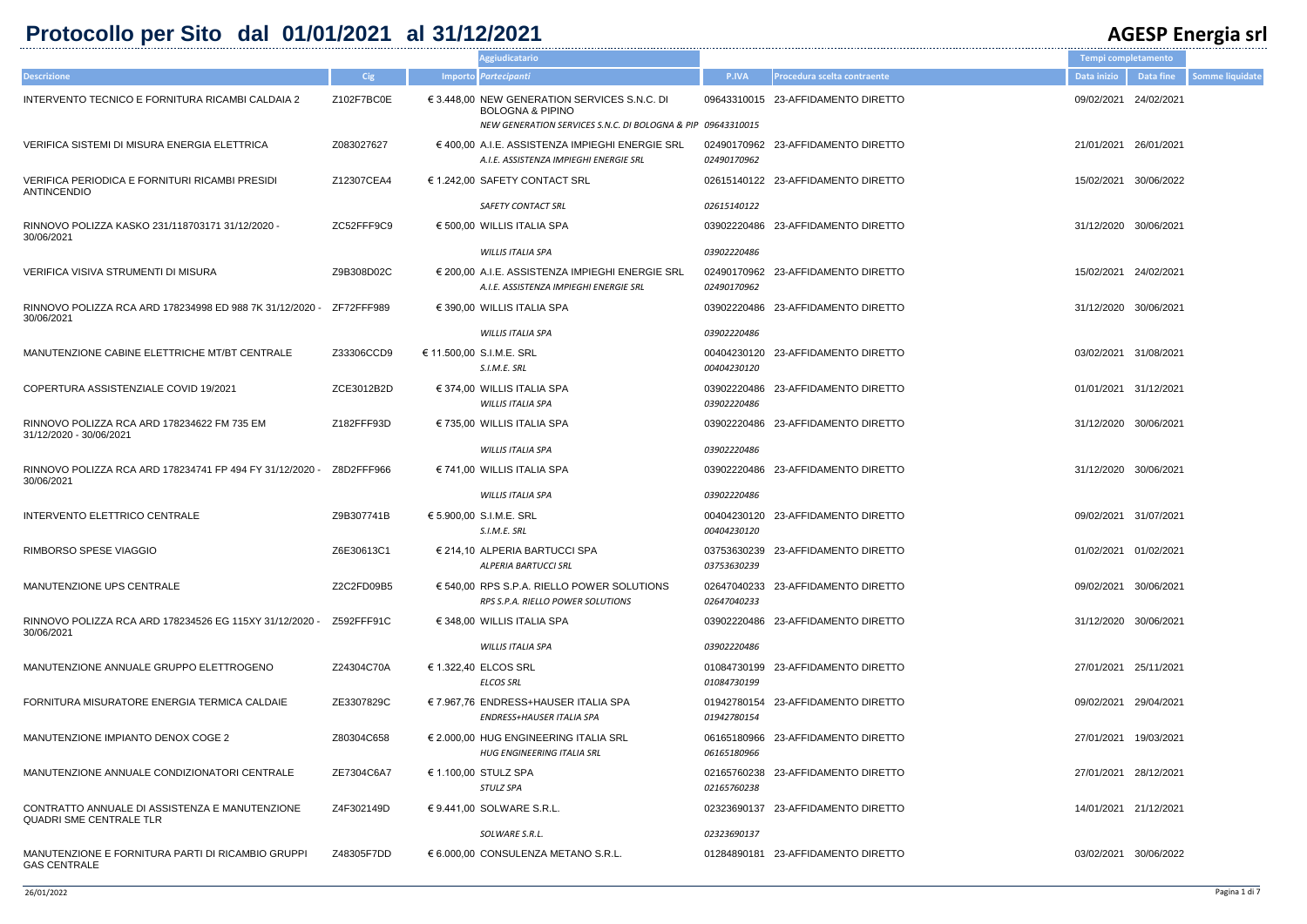- 
- 
- 
- 01/01/2021 31/12/2021
- 
- 03/02/2021 30/06/2022
- 
- 
- 
- 04/03/2021 30/06/2022
- 
- 
- 26/03/2021 30/06/2022
- 
- 
- 
- 31/03/2021 30/06/2022
- 
- 08/04/2021 30/06/2022
- 15/04/2021 30/06/2022
- 19/04/2021 30/06/2022

|                                                                                                                            |            | <b>Aggiudicatario</b>                                                                |                            |                                    | <b>Tempi completamento</b> |            |
|----------------------------------------------------------------------------------------------------------------------------|------------|--------------------------------------------------------------------------------------|----------------------------|------------------------------------|----------------------------|------------|
| <b>Descrizione</b>                                                                                                         | <b>Cig</b> | Importo Partecipanti                                                                 | P.IVA                      | Procedura scelta contraente        | Data inizio                | Data fine  |
|                                                                                                                            |            | CONSULENZA METANO S.R.L.                                                             | 01284890181                |                                    |                            |            |
| DL E CSE FORNITURA E POSA SERBATOIO                                                                                        | Z21307748F | € 35.000,00 ENERGARD S.R.L.<br>ENERGARD S.R.L.                                       | 03078250234<br>03078250234 | 23-AFFIDAMENTO DIRETTO             | 09/02/2021                 | 30/06/2022 |
| CONSULENZA ED ASSISTENZA LEGALE ANNO 2021                                                                                  | ZDE3091632 | € 20.800,00 STUDIO LEGALE OSBORNE CLARKE<br>STUDIO LEGALE OSBORNE CLARKE             | 10924500159<br>10924500159 | 23-AFFIDAMENTO DIRETTO             | 01/01/2021 31/12/2021      |            |
| FORNITURA LIQUIDI ANTICORROSIVI                                                                                            | ZA6305434D | € 2.000,00 NKS NEW KEMICAL SERVICE SRL<br>NKS NEW KEMICAL SERVICE SRL                | 03589170129                | 03589170129 23-AFFIDAMENTO DIRETTO | 03/02/2021                 | 30/06/2022 |
| Contratto assistenza programmata Sistema Antintrusione<br><b>CENTRALE TLR 2021</b>                                         | Z652FFF967 | € 300,00 SISTEL DATA S.R.L.                                                          | 01327770127                | 23-AFFIDAMENTO DIRETTO             | 01/01/2021                 | 31/12/2021 |
|                                                                                                                            |            | SISTEL DATA S.R.L.                                                                   | 01327770127                |                                    |                            |            |
| MANUTENZIONE E FORNITURA RICAMBI SISTEMA DENOX                                                                             | Z55307CE12 | € 6.000,00 HUG ENGINEERING ITALIA SRL<br>HUG ENGINEERING ITALIA SRL                  | 06165180966<br>06165180966 | 23-AFFIDAMENTO DIRETTO             | 15/02/2021                 | 30/06/2022 |
| FORNITURA E MANUTENZIONE SISTEMA RIVELAZIONI<br><b>PERDITE</b>                                                             | Z3F30542FE | $\in$ 8.000.00 BRANDES GMBH                                                          |                            | 23-AFFIDAMENTO DIRETTO             | 03/02/2021                 | 30/06/2022 |
|                                                                                                                            |            | <b>BRANDES GMBH</b>                                                                  |                            |                                    |                            |            |
| VERIFICA PERIODICA DELL'IMPIANTO DI MESSA A TERRA                                                                          | ZE83093262 | € 1.750,00 ICIM S.P.A.<br>ICIM S.P.A.                                                | 12908230159<br>12908230159 | 23-AFFIDAMENTO DIRETTO             | 25/02/2021                 | 31/12/2021 |
| MANUTENZIONE ORDINARIA COGENERATORE 2                                                                                      | ZD330D1F96 | € 2.819,60 JENBACHER SRL<br><b>JENBACHER SRL</b>                                     | 01479570218                | 01479570218 23-AFFIDAMENTO DIRETTO | 04/03/2021                 | 29/03/2021 |
| TARTURA E CERTIFICAZIONE STRUMENTO DI MISURA                                                                               | Z6F30C4B53 | € 227,00 ARO S.R.L.<br>ARO S.R.L.                                                    | 00907690960<br>00907690960 | 23-AFFIDAMENTO DIRETTO             | 02/03/2021                 | 22/04/2021 |
| Riprese e montaggio foto e video relative all'installazione serbatoio<br>di accumulo termico da 180 mc ed opere accessorie | Z0930D32AD | € 2.500,00 ENERGARD S.R.L.                                                           | 03078250234                | 23-AFFIDAMENTO DIRETTO             | 04/03/2021                 | 30/06/2022 |
|                                                                                                                            |            | ENERGARD S.R.L.                                                                      | 03078250234                |                                    |                            |            |
| AGGIORNAMENTO SOFTWARE COMPUTER DCS                                                                                        | ZA930DE907 | € 1.970,00 P & C S.R.L.<br>P & C S.R.L.                                              | 03006550960<br>03006550960 | 23-AFFIDAMENTO DIRETTO             | 10/03/2021                 | 12/03/2021 |
| Corso Energy Manager - 40 ore                                                                                              | ZEC30F8B1E | € 636,00 UNIPRO S.R.L.<br>UNIPRO S.R.L.                                              | 02397430394                | 02397430394 23-AFFIDAMENTO DIRETTO | 01/04/2021                 | 30/04/2021 |
| SOSTITUZIONE CONDIZIONATORE POWER STATION<br><b>CENTRALE TERMICA</b>                                                       | Z5430ED4F6 | $\epsilon$ 2.250,00 TERMOIDRAULICA MARA DI MARA MARCO                                |                            | 00095360129 23-AFFIDAMENTO DIRETTO | 26/03/2021                 | 30/06/2022 |
|                                                                                                                            |            | TERMOIDRAULICA MARA DI MARA MARCO                                                    | 00095360129                |                                    |                            |            |
| FORNITURA E POSA CONTATORI DI CALORE                                                                                       | Z6C30EBA18 | € 25.894,45 AMARC DHS SRL<br><b>AMARC DHS SRL</b>                                    | 06595100964<br>06595100964 | 23-AFFIDAMENTO DIRETTO             | 26/03/2021                 | 19/10/2021 |
| AGGIORNAMENTO NORMATIVO TLR                                                                                                | ZB9310FEB2 | $\in$ 1.200.00 UTILITEAM CO. SRL<br>UTILITEAM CO. SRL                                | 04346160965                | 04346160965 23-AFFIDAMENTO DIRETTO | 26/03/2021                 | 31/12/2021 |
| FORNITURA E POSA CENTRALE TERMICA                                                                                          | Z003112222 | € 5.680,00 CALDAIE MELGARI SRL<br><b>CALDAIE MELGARI SRL</b>                         | 00748360195<br>00748360195 | 23-AFFIDAMENTO DIRETTO             | 01/04/2021 31/12/2021      |            |
| Assistenza per movimentazione, sistemaione e pulizia valvole e per<br>eventuali interventi di riparazione perdite rete tlr | ZCC31293D9 | € 25.000,00 CRISPINO SRL                                                             |                            | 02338830124 23-AFFIDAMENTO DIRETTO | 31/03/2021                 | 30/06/2022 |
|                                                                                                                            |            | <b>CRISPINO SRL</b>                                                                  | 02338830124                |                                    |                            |            |
| FORNITURA LIQUIDI COGENERATORI CENTRALE TLR                                                                                | Z5D31120BA | $\in$ 25.000,00 CPL CONCORDIA SOC. COOP. A R. L.<br>CPL CONCORDIA SOC. COOP. A R. L. | 00154950364<br>00154950364 | 23-AFFIDAMENTO DIRETTO             | 26/03/2021                 | 30/06/2022 |
| MANUTENZIONE E VERIFICHE PERIODICHE IMPIANTO<br>ELETTRICO CENTRALE                                                         | ZC7312937B | € 20.000,00 S.I.M.E. SRL                                                             |                            | 00404230120 23-AFFIDAMENTO DIRETTO | 08/04/2021                 | 30/06/2022 |
|                                                                                                                            |            | S.I.M.E. SRL                                                                         | 00404230120                |                                    |                            |            |
| CERTIFICAZIONE DEI FATTORI DI CONVERSIONE DI ENRGIA<br>PRIMARIA (DM 26/06/2015)                                            | ZBA3125FEF | € 2.100,00 ICIM S.P.A.                                                               |                            | 12908230159 23-AFFIDAMENTO DIRETTO | 15/04/2021                 | 30/06/2022 |
|                                                                                                                            |            | ICIM S.P.A.                                                                          | 12908230159                |                                    |                            |            |
| COLLAUDO STATICO STRUTTURE NUOVO ACCUMULO<br><b>TERMICO TLR</b>                                                            | Z3C31633C7 | € 3.302,00 ING. LUCA MILANI                                                          |                            | 02488950128 23-AFFIDAMENTO DIRETTO | 19/04/2021                 | 30/06/2022 |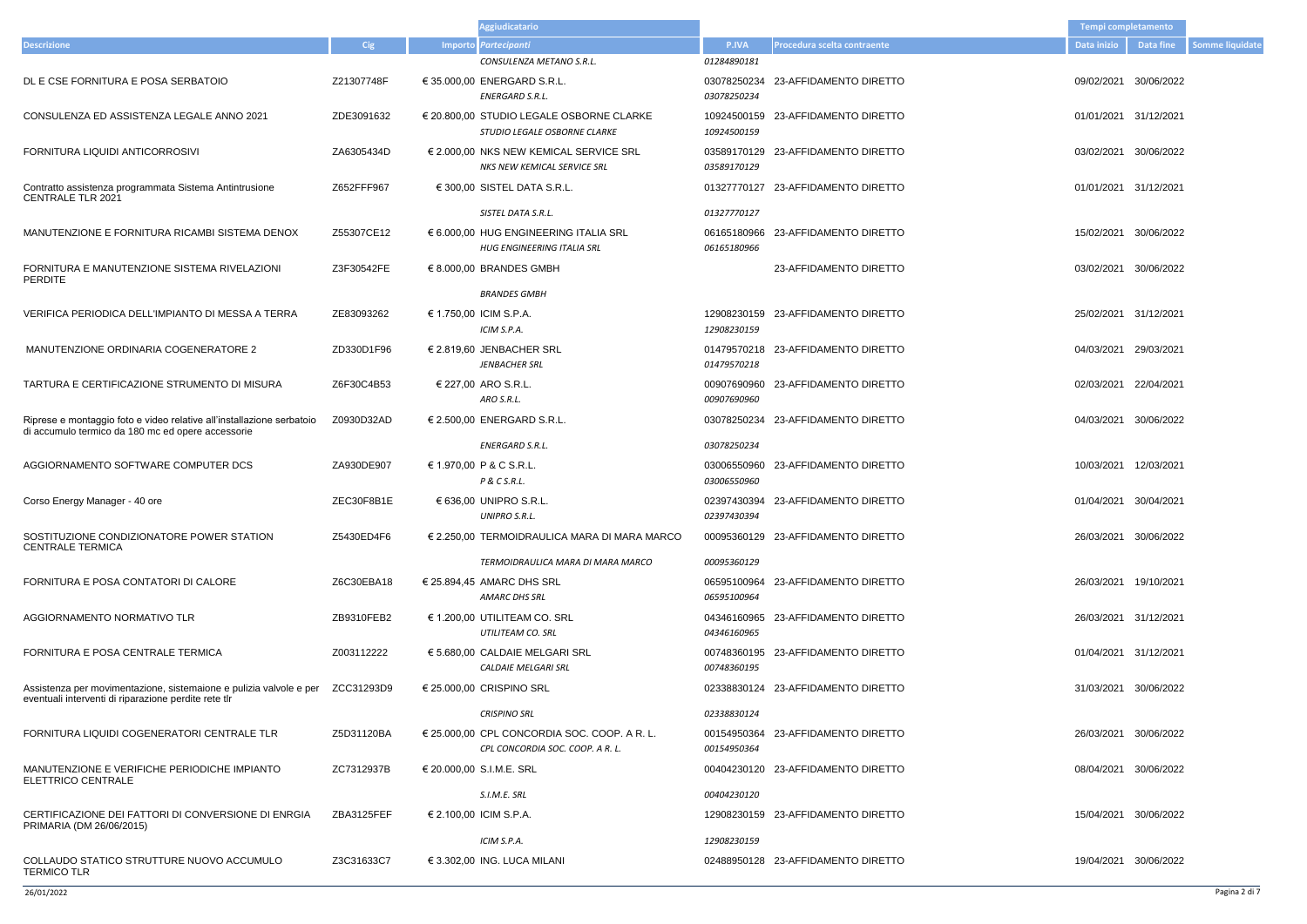|                                                                                                                                                                          |            |                    | <b>Aggiudicatario</b>                                                              |             |                                                                                                | Tempi completamento   |                       |                        |
|--------------------------------------------------------------------------------------------------------------------------------------------------------------------------|------------|--------------------|------------------------------------------------------------------------------------|-------------|------------------------------------------------------------------------------------------------|-----------------------|-----------------------|------------------------|
| <b>Descrizione</b>                                                                                                                                                       | <b>Cig</b> |                    | Importo Partecipanti                                                               | P.IVA       | Procedura scelta contraente                                                                    | <b>Data inizio</b>    | <b>Data fine</b>      | <b>Somme liquidate</b> |
|                                                                                                                                                                          |            |                    | <b>ING. LUCA MILANI</b>                                                            | 02488950128 |                                                                                                |                       |                       |                        |
| COPERTURE INFORTUNI TUTELA 12 CON RINNOVO<br>ANNUALITA' 2021 E REGOLAZIONE PREMIO 2020                                                                                   | Z39315CFF1 | € 1.923,67 ASSIDAI |                                                                                    |             | 97076780580 23-AFFIDAMENTO DIRETTO                                                             | 01/01/2021 01/01/2022 |                       |                        |
|                                                                                                                                                                          |            |                    | ASSIDAI                                                                            | 97076780580 |                                                                                                |                       |                       |                        |
| FORNITURA FILTRO DI BONIFICA                                                                                                                                             | Z76316FCB8 |                    | $\in$ 2.100,00 AMARC DHS SRL<br><b>AMARC DHS SRL</b>                               | 06595100964 | 06595100964 23-AFFIDAMENTO DIRETTO                                                             |                       | 27/04/2021 31/12/2021 |                        |
| FORNITURA E POSA SERBATOIO DI ACCUMULO DI CALORE -<br>VIA MARCO POLO 12                                                                                                  | 8623163B36 |                    | € 225.400,00 AMARC DHS SRL                                                         |             | 06595100964 06-PROCEDURA NEGOZIATA SENZA PREVIA INDIZIONE DI<br><b>GARA (SETTORI SPECIALI)</b> | 20/04/2021 29/07/2021 |                       |                        |
|                                                                                                                                                                          |            |                    | AMARC DHS SRL                                                                      | 06595100964 |                                                                                                |                       |                       |                        |
| manutenzione sottostazioni                                                                                                                                               | Z843174FE9 |                    | € 10.000,00 TERMOIDRAULICA MARA DI MARA MARCO<br>TERMOIDRAULICA MARA DI MARA MARCO | 00095360129 | 00095360129 23-AFFIDAMENTO DIRETTO                                                             |                       | 27/04/2021 30/06/2022 |                        |
| MANUTENZIONE SCAMBIATORI DI CALORE                                                                                                                                       | Z54316F293 |                    | € 10.000,00 THORNHILL ITALIA SRL<br>THORNHILL ITALIA SRL                           | 01947470033 | 01947470033 23-AFFIDAMENTO DIRETTO                                                             |                       | 27/04/2021 30/06/2022 |                        |
| Sostituzione scambiatore di calore Poliplesso Tommaseo                                                                                                                   | Z83316FD48 |                    | $\in$ 8.150.00 AMARC DHS SRL<br>AMARC DHS SRL                                      | 06595100964 | 06595100964 23-AFFIDAMENTO DIRETTO                                                             |                       | 12/05/2021 10/09/2021 |                        |
| Acquisto PC + monitor x backup sistema DCS (TLR)                                                                                                                         | ZE5319920F |                    | $\in$ 937.00 DUECI' ITALIA S.R.L.<br><b>DUECI' ITALIA S.R.L.</b>                   | 02693490126 | 02693490126 23-AFFIDAMENTO DIRETTO                                                             |                       | 11/05/2021 31/05/2021 |                        |
| SMONTAGGIO E RIMONTAGGIO IMPIANTO FOTOVOLTAICO<br><b>CENTRALE TLR</b>                                                                                                    | Z5E3181878 |                    | € 2.658,47 ELY PAVIA S.R.L.                                                        |             | 07563180962 23-AFFIDAMENTO DIRETTO                                                             | 30/04/2021 30/06/2022 |                       |                        |
|                                                                                                                                                                          |            |                    | ELY PAVIA S.R.L.                                                                   | 07563180962 |                                                                                                |                       |                       |                        |
| FORNITURA MATERIALE PREISOLATO RETE TLR                                                                                                                                  | Z3D3182C02 |                    | € 17.580,20 ECOLINE SRL<br><b>ECOLINE SRL</b>                                      | 02418580136 | 02418580136 23-AFFIDAMENTO DIRETTO                                                             | 30/04/2021 22/07/2021 |                       |                        |
| IMPOSTA DI REGISTRO AGESP ENERGIAS.R.L. - RIESCO S.R.L. Z06318B914                                                                                                       |            |                    | € 208,75 AGENZIA DELLE ENTRATE<br><b>AGENZIA DELLE ENTRATE</b>                     | 06363391001 | 06363391001 23-AFFIDAMENTO DIRETTO                                                             | 26/04/2021 26/04/2021 |                       |                        |
| OPERE CIVILI E STRUTTURALI METALLICHE - REALIZZAZIONE<br>NUOVO SISTEMA DI ACCUMULO TERMICO A SERVIZIO DELLA<br>RETE DI TELERISCALDAMENTO DELLA CITTÀ DI BUSTO<br>ARSIZIO | 8653300110 |                    | € 160.581,40 IMPIANTISTICA GIORGI S.R.L.                                           | 01955290984 | 06-PROCEDURA NEGOZIATA SENZA PREVIA INDIZIONE DI<br><b>GARA (SETTORI SPECIALI)</b>             |                       | 28/04/2021 30/06/2022 |                        |
|                                                                                                                                                                          |            |                    | <b>IMPIANTISTICA GIORGI S.R.L.</b>                                                 | 01955290984 |                                                                                                |                       |                       |                        |
| PULITURA SCAMBIATORE CALDAIA FUMI COGE 2                                                                                                                                 | Z26319B2E6 |                    | € 3.340,00 TECNOMGL S.r.l.s<br>TECNOMGL S.r.l.s                                    | 11563350963 | 11563350963 23-AFFIDAMENTO DIRETTO                                                             |                       | 18/05/2021 30/06/2021 |                        |
| OPERE ELETTRICHE E MECCANICHE DEL SISTEMA DI<br><b>ACCUMULO TERMICO</b>                                                                                                  | 86701756BF |                    | € 136.012,30 FAR ENERGIA SRL                                                       |             | 02370400984 06-PROCEDURA NEGOZIATA SENZA PREVIA INDIZIONE DI<br><b>GARA (SETTORI SPECIALI)</b> |                       | 20/05/2021 30/06/2022 |                        |
|                                                                                                                                                                          |            |                    | <b>FAR ENERGIA SRL</b>                                                             | 02370400984 |                                                                                                |                       |                       |                        |
| FORNITURA MATERIALE PREISOLATO TLR (integrazione ordine<br>226 del 30/04/2021)                                                                                           | Z3D3182C02 |                    | € 9.740,00 ECOLINE SRL                                                             |             | 02418580136 23-AFFIDAMENTO DIRETTO                                                             | 01/07/2021 22/07/2021 |                       |                        |
|                                                                                                                                                                          |            |                    | <b>ECOLINE SRL</b>                                                                 | 02418580136 |                                                                                                |                       |                       |                        |
| SERVIZIO DI SOSTITUZIONE, RIPARAZIONE E CAMBIO<br>PNEUMATICI AUTOMEZZI TLR                                                                                               | Z38321A06B |                    | € 1.000,00 C.G. SERVICE S.P.A.<br>C.G. SERVICE S.P.A.                              | 01809090127 | 01809090127 23-AFFIDAMENTO DIRETTO                                                             |                       | 18/06/2021 30/06/2022 |                        |
| SERVIZIO DI MANUTENZIONE MECCANICA/ELETTRONICA -<br>ORDINARIA E STRAORDINARIA AUTOMEZZI TLR                                                                              | Z9D321A030 |                    | $\epsilon$ 1.000,00 TIP TRAILER SERVICES ITALY S.R.L.                              |             | 11965910158 23-AFFIDAMENTO DIRETTO                                                             |                       | 22/06/2021 30/06/2022 |                        |
|                                                                                                                                                                          |            |                    | TIP TRAILER SERVICES ITALY S.R.L.                                                  | 11965910158 |                                                                                                |                       |                       |                        |
| FORNITURA GASOLIO RISCALDAMENTO                                                                                                                                          | Z0931E4F69 |                    | € 30.000,00 SOMMESE PETROLI SPA<br>SOMMESE PETROLI SPA                             | 01402040123 | 01402040123 23-AFFIDAMENTO DIRETTO                                                             |                       | 10/06/2021 02/07/2021 |                        |
| ASSISTENZA TECNICA APPLICATIVO GIS                                                                                                                                       | Z18321A09E |                    | € 2.500,00 ONE TEAM SRL<br><b>ONE TEAM SRL</b>                                     | 12272790150 | 12272790150 23-AFFIDAMENTO DIRETTO                                                             |                       | 25/06/2021 30/06/2022 |                        |
| RINNOVO POLIZZA RCA ARD FM 735 EM 01/07/2021-30/06/2022                                                                                                                  | ZAD32353E8 |                    | $\in$ 1.470,00 WILLIS ITALIA SPA<br><b>WILLIS ITALIA SPA</b>                       | 03902220486 | 03902220486 23-AFFIDAMENTO DIRETTO                                                             | 01/07/2021 30/06/2022 |                       |                        |
|                                                                                                                                                                          |            |                    | € 696,00 WILLIS ITALIA SPA<br><b>WILLIS ITALIA SPA</b>                             | 03902220486 | 03902220486 23-AFFIDAMENTO DIRETTO                                                             |                       | 01/07/2021 30/06/2022 |                        |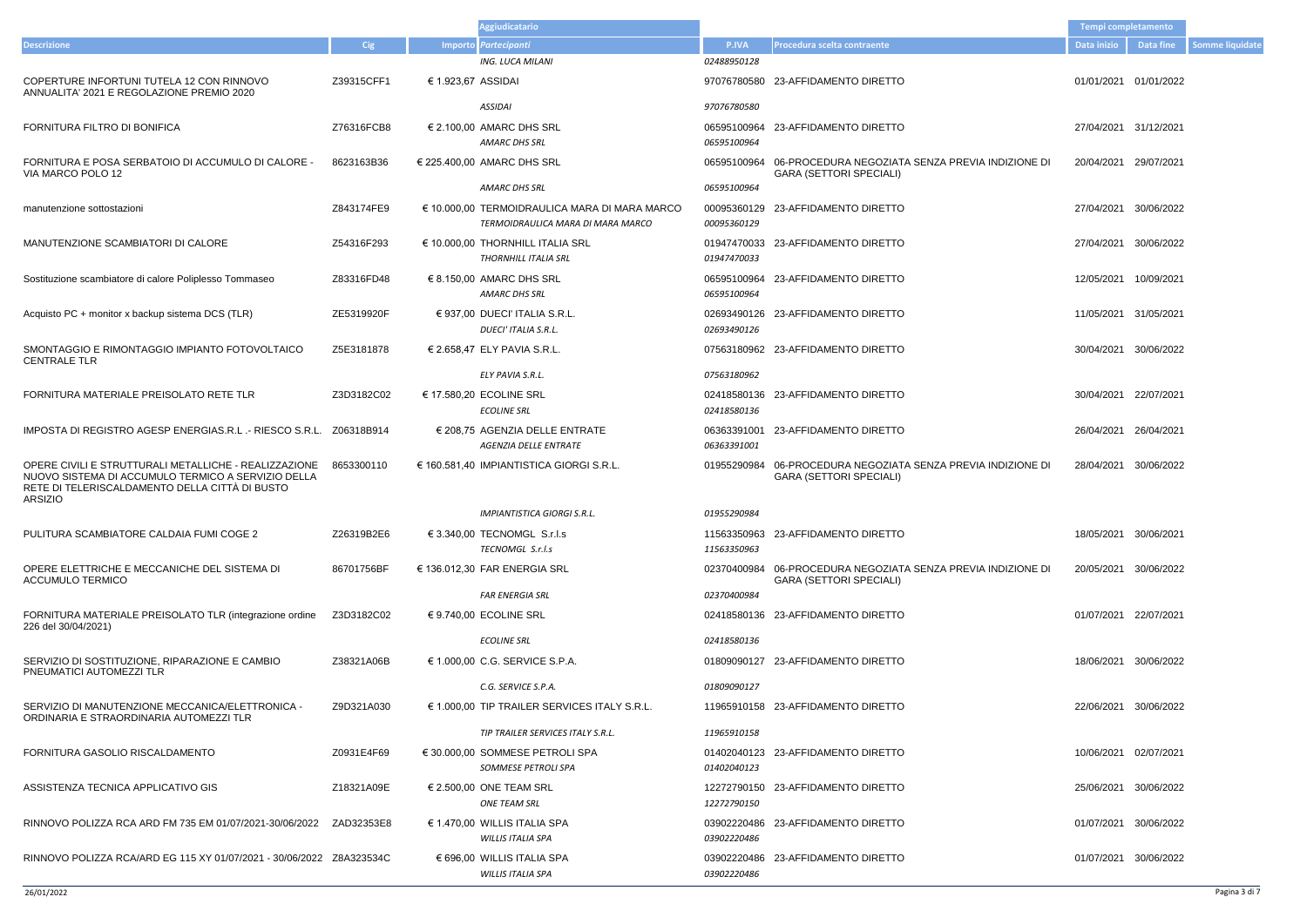|                                                                            |            | <b>Aggiudicatario</b>                                                                                                                    |                                   |                                    | Tempi completamento   |                       |
|----------------------------------------------------------------------------|------------|------------------------------------------------------------------------------------------------------------------------------------------|-----------------------------------|------------------------------------|-----------------------|-----------------------|
| <b>Descrizione</b>                                                         | Cig        | Importo Partecipanti                                                                                                                     | <b>P.IVA</b>                      | Procedura scelta contraente        | Data inizio           | Data fine             |
| FORNITURA MATERIALE PREISOLATO                                             | ZB332B2E81 | € 1.684,00 ECOLINE SRL<br><b>ECOLINE SRL</b>                                                                                             | 02418580136<br>02418580136        | 23-AFFIDAMENTO DIRETTO             | 16/08/2021            | 22/07/2021            |
| ACQUISTO SOTTOSTAZIONI D'UTENZA ISTITUTO SUORE<br><b>DELLA RIPARAZIONE</b> | Z6932A819B | € 21.376,00 AMARC DHS SRL                                                                                                                |                                   | 06595100964 23-AFFIDAMENTO DIRETTO | 16/08/2021            | 30/09/2021            |
|                                                                            |            | AMARC DHS SRL                                                                                                                            | 06595100964                       |                                    |                       |                       |
| TARATURA E CERTIFICAZIONE STRUMENTO DI MISURA                              | Z983247077 | $\in$ 253.00 EUROLAB S.R.L.<br>EUROLAB S.R.L.                                                                                            | 07583750968<br>07583750968        | 23-AFFIDAMENTO DIRETTO             | 15/07/2021            | 30/07/2021            |
| Espansione quadro concentratore telecontrollo                              | Z82321D8A4 | $\in$ 2.800.00 AMARC DHS SRL<br>AMARC DHS SRL                                                                                            | 06595100964<br>06595100964        | 23-AFFIDAMENTO DIRETTO             | 12/07/2021            | 29/09/2021            |
| ASSISTENZA TECNICO PROFESSIONALE ACCESSO<br>MECCANISMO DI RISTORO          | ZF832512A0 | € 6.000,00 ALPERIA BARTUCCI SPA                                                                                                          | 03753630239                       | 23-AFFIDAMENTO DIRETTO             | 27/09/2021            | 05/11/2021            |
|                                                                            |            | <b>ALPERIA BARTUCCI SRL</b>                                                                                                              | 03753630239                       |                                    |                       |                       |
| RINNOVO POLIZZA KASKO 231/118719895 01/07/2021-30/06/2022 Z5E323552A       |            | € 1.000,00 WILLIS ITALIA SPA<br><b>WILLIS ITALIA SPA</b>                                                                                 | 03902220486<br>03902220486        | 23-AFFIDAMENTO DIRETTO             | 01/07/2021            | 30/06/2022            |
|                                                                            |            | € 1.482,00 WILLIS ITALIA SPA<br><b>WILLIS ITALIA SPA</b>                                                                                 | 03902220486<br>03902220486        | 23-AFFIDAMENTO DIRETTO             | 01/07/2021            | 30/06/2022            |
| fornitura premistoppa valvole                                              | Z2F3269D81 | € 1.152,00 SAUTER ITALIA S.P.A.<br>SAUTER ITALIA S.P.A.                                                                                  | 09452950158<br>09452950158        | 23-AFFIDAMENTO DIRETTO             | 22/07/2021            | 15/09/2021            |
| FORNITURA MATERIALE TELECONTROLLO RETE                                     | Z32327CD47 | € 6.458,00 BRANDES GMBH<br><b>BRANDES GMBH</b>                                                                                           |                                   | 23-AFFIDAMENTO DIRETTO             | 22/07/2021            | 04/08/2021            |
| RIPARAZIONE TRATTI DI COIBENTAZINE                                         | ZE4326E0EB | € 560,00 MAZZETTO ISOLAZIONI<br><b>MAZZETTO ISOLAZIONI</b>                                                                               | 05877080159<br>05877080159        | 23-AFFIDAMENTO DIRETTO             | 13/07/2021            | 27/07/2021            |
| intervento tecnico caldaia 2                                               | Z2532B4505 | € 464,50 NEW GENERATION SERVICES S.N.C. DI<br><b>BOLOGNA &amp; PIPINO</b><br>NEW GENERATION SERVICES S.N.C. DI BOLOGNA & PIP 09643310015 |                                   | 09643310015 23-AFFIDAMENTO DIRETTO |                       | 19/08/2021 31/08/2021 |
|                                                                            |            | $\in$ 780,00 WILLIS ITALIA SPA<br><b>WILLIS ITALIA SPA</b>                                                                               | 03902220486<br>03902220486        | 23-AFFIDAMENTO DIRETTO             | 01/07/2021            | 30/06/2022            |
| ATTIVITA' DI VERIFICA DIRETTIVA 2009/29/CE-2067/2018                       | Z84324BE6A | €4.400,00 RINA S.P.A.<br>RINA S.P.A.                                                                                                     | 03487840104                       | 03794120109 23-AFFIDAMENTO DIRETTO |                       | 12/07/2021 30/06/2022 |
| FORNITURA CHIUSINI PER TELE                                                | ZAF329D839 | € 4.620,00 BOLDARINO SPA<br><b>BOLDARINO SPA</b>                                                                                         | 02173260171                       | 02173260171 23-AFFIDAMENTO DIRETTO |                       | 16/08/2021 30/09/2021 |
| DAL 2014 AL 2020                                                           |            | € 5.500,00 RINA S.P.A.                                                                                                                   |                                   | 03794120109 23-AFFIDAMENTO DIRETTO |                       | 06/08/2021 31/08/2021 |
|                                                                            |            | RINA S.P.A.                                                                                                                              | 03487840104                       |                                    |                       |                       |
| MANUTENZIONE IMPIANTO DI COGENERAZIONE                                     | ZB9327480B | $\in$ 15.000,00 CPL CONCORDIA SOC. COOP. A R. L.<br>CPL CONCORDIA SOC. COOP. A R. L.                                                     | 00154950364<br>00154950364        | 23-AFFIDAMENTO DIRETTO             |                       | 27/07/2021 31/12/2022 |
|                                                                            |            | € 15.000,00 P & C S.R.L.<br>P & C S.R.L.                                                                                                 | 03006550960<br><i>03006550960</i> | 23-AFFIDAMENTO DIRETTO             |                       | 27/07/2021 30/06/2022 |
| FORNITURA MATERIALE PREISOLATO                                             | Z5532D3B36 | € 10.987,80 ECOLINE SRL<br><b>ECOLINE SRL</b>                                                                                            | 02418580136                       | 02418580136 23-AFFIDAMENTO DIRETTO |                       | 06/09/2021 30/07/2021 |
| POSA SOTTOSTAZIONI D'UTENZA TELERISCALDAMENTO                              | ZE53307F25 | € 15.150,00 AMARC DHS SRL<br>AMARC DHS SRL                                                                                               | 06595100964<br>06595100964        | 23-AFFIDAMENTO DIRETTO             |                       | 21/09/2021 30/06/2022 |
| RINNOVO POLIZZA PREMORIENZA                                                | Z4832FCF7C | € 1.920,00 MARSH SPA<br>MARSH SPA                                                                                                        | 01699520159<br>01699520159        | 23-AFFIDAMENTO DIRETTO             | 01/08/2021 31/07/2022 |                       |
| REALIZZAZIONE ATTRAVERSAMENTI PEDONALI                                     | Z2932EBC71 | $\in$ 8.550,68 SEGNALETICA NOVARESE SRL<br>SEGNALETICA NOVARESE SRL                                                                      | 03335870121                       | 03335870121 23-AFFIDAMENTO DIRETTO |                       | 13/09/2021 31/12/2021 |
| FORNITURA MATERIALE PREISOLATO RETE TLR - VIA<br>ARIOSTO/MANARA            | Z5D32DC898 | € 17.428,62 ECOLINE SRL                                                                                                                  |                                   | 02418580136 23-AFFIDAMENTO DIRETTO |                       | 13/09/2021 30/09/2021 |

|         |                                | <b>Tempi completamento</b> |                       |                        |
|---------|--------------------------------|----------------------------|-----------------------|------------------------|
| P.IVA   | Procedura scelta contraente    | Data inizio                | <b>Data fine</b>      | <b>Somme liquidate</b> |
| 8580136 | 8580136 23-AFFIDAMENTO DIRETTO | 16/08/2021 22/07/2021      |                       |                        |
|         | 5100964 23-AFFIDAMENTO DIRETTO | 16/08/2021                 | 30/09/2021            |                        |
| 5100964 |                                |                            |                       |                        |
| 3750968 | 3750968 23-AFFIDAMENTO DIRETTO | 15/07/2021                 | 30/07/2021            |                        |
| 5100964 | 5100964 23-AFFIDAMENTO DIRETTO | 12/07/2021                 | 29/09/2021            |                        |
|         | 3630239 23-AFFIDAMENTO DIRETTO | 27/09/2021 05/11/2021      |                       |                        |
| 3630239 |                                |                            |                       |                        |
| 2220486 | 2220486 23-AFFIDAMENTO DIRETTO | 01/07/2021                 | 30/06/2022            |                        |
| 2220486 | 2220486 23-AFFIDAMENTO DIRETTO | 01/07/2021                 | 30/06/2022            |                        |
| 2950158 | 2950158 23-AFFIDAMENTO DIRETTO | 22/07/2021                 | 15/09/2021            |                        |
|         | 23-AFFIDAMENTO DIRETTO         | 22/07/2021 04/08/2021      |                       |                        |
| 7080159 | 7080159 23-AFFIDAMENTO DIRETTO | 13/07/2021                 | 27/07/2021            |                        |
|         | 3310015 23-AFFIDAMENTO DIRETTO | 19/08/2021                 | 31/08/2021            |                        |
| 3310015 |                                |                            |                       |                        |
| 2220486 | 2220486 23-AFFIDAMENTO DIRETTO | 01/07/2021                 | 30/06/2022            |                        |
| 7840104 | 4120109 23-AFFIDAMENTO DIRETTO |                            | 12/07/2021 30/06/2022 |                        |
| 3260171 | 3260171 23-AFFIDAMENTO DIRETTO |                            | 16/08/2021 30/09/2021 |                        |
|         | 4120109 23-AFFIDAMENTO DIRETTO | 06/08/2021 31/08/2021      |                       |                        |
| 7840104 |                                |                            |                       |                        |
| 4950364 | 4950364 23-AFFIDAMENTO DIRETTO |                            | 27/07/2021 31/12/2022 |                        |
| 5550960 | 6550960 23-AFFIDAMENTO DIRETTO |                            | 27/07/2021 30/06/2022 |                        |
| 8580136 | 8580136 23-AFFIDAMENTO DIRETTO | 06/09/2021 30/07/2021      |                       |                        |
| 5100964 | 5100964 23-AFFIDAMENTO DIRETTO |                            | 21/09/2021 30/06/2022 |                        |
| 9520159 | 9520159 23-AFFIDAMENTO DIRETTO |                            | 01/08/2021 31/07/2022 |                        |
| 5870121 | 5870121 23-AFFIDAMENTO DIRETTO | 13/09/2021 31/12/2021      |                       |                        |
|         | 8580136 23-AFFIDAMENTO DIRETTO | 13/09/2021 30/09/2021      |                       |                        |

 $\sim$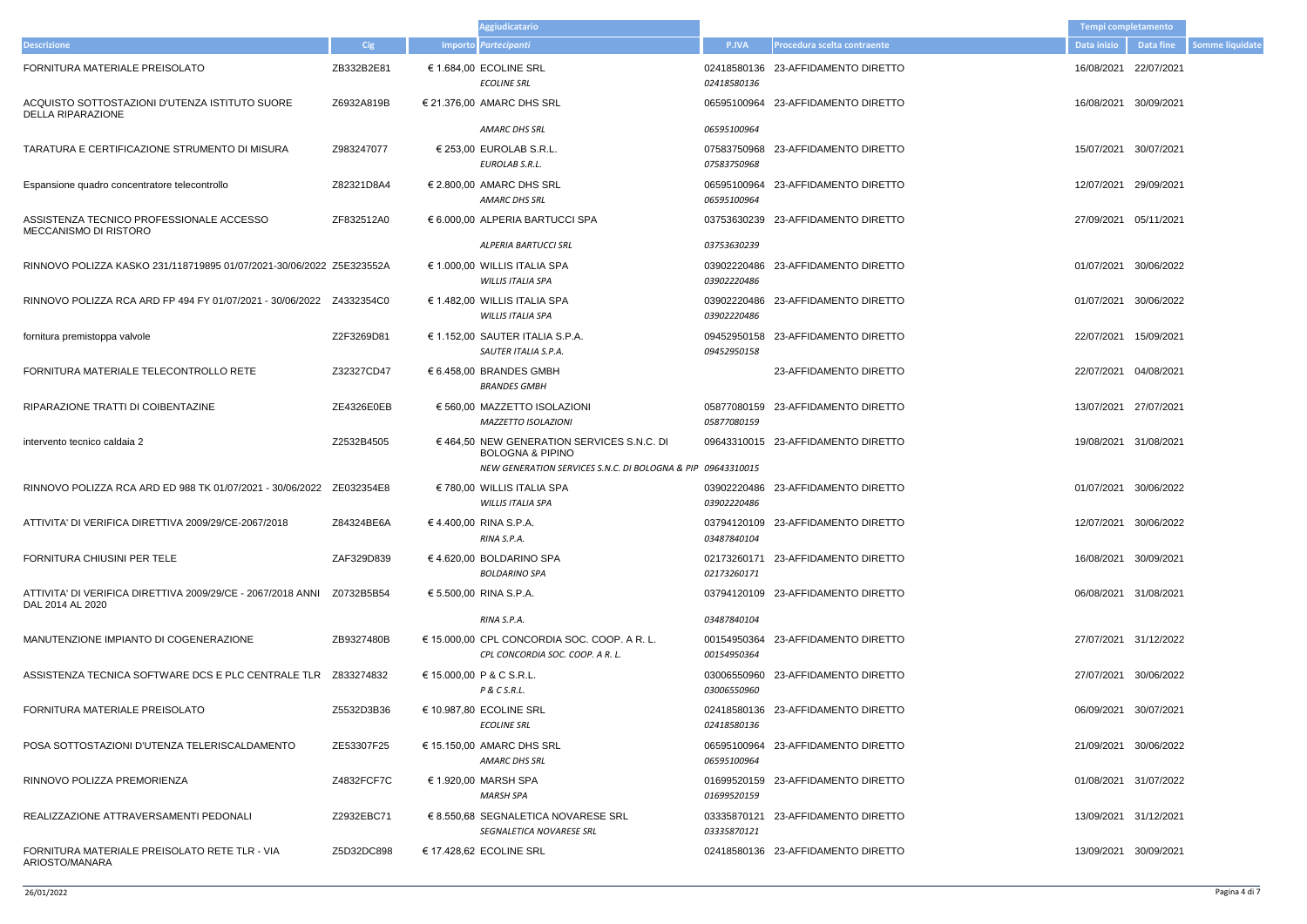- 8845533CBD € 145.000,00 SINTES SOC. CONSORTILE A R.L. 02494110121 23-AFFIDAMENTO DIRETTO 20/09/2021 31/12/2022
- 
- 
- 
- 
- 
- ZDD335835D € 400,00 WILLIS ITALIA SPA 03902220486 23-AFFIDAMENTO DIRETTO 17/07/2021 17/07/2022
- 
- 13/09/2021 30/09/2021
- 
- Z34335A345 € 10.000,00 ALPERIA BARTUCCI SPA 03753630239 23-AFFIDAMENTO DIRETTO 11/10/2021 20/10/2021
- 
- 
- 
- 
- 
- 
- 
- 
- 19/10/2021 30/06/2022
- 

|                                                                                                                                           |            |                    | Aggiudicatario                                                                                |                            |                                    | Tempi completamento   |            |
|-------------------------------------------------------------------------------------------------------------------------------------------|------------|--------------------|-----------------------------------------------------------------------------------------------|----------------------------|------------------------------------|-----------------------|------------|
| <b>Descrizione</b>                                                                                                                        | <b>Cig</b> |                    | Importo Partecipanti                                                                          | P.IVA                      | Procedura scelta contraente        | Data inizio           | Data fine  |
|                                                                                                                                           |            |                    | <b>ECOLINE SRL</b>                                                                            | 02418580136                |                                    |                       |            |
| REALIZZAZIONE DI PICCOLE ESTENSIONI E ALLACCIAMENTI<br>SPARSI RETE DI TELERISCALDAMENTO COMUNE DI BUSTO<br>ARSIZIO LINEA 1 ANNI 2021-2022 | 8845533CBD |                    | $\epsilon$ 145.000,00 SINTES SOC. CONSORTILE A R.L.                                           | 02494110121                | 23-AFFIDAMENTO DIRETTO             | 20/09/2021            | 31/12/2022 |
|                                                                                                                                           |            |                    | SINTES SOC. CONSORTILE A R.L.                                                                 | 02494110121                |                                    |                       |            |
| <b>TWINGO ELECTRIC</b>                                                                                                                    | ZAB3339804 |                    | € 12.499,15 G&G PAGLINI S.P.A.<br>G&G PAGLINI S.P.A.                                          | 01209860129<br>01209860129 | 23-AFFIDAMENTO DIRETTO             | 28/09/2021            | 28/09/2021 |
| FORNITURA UNITA' PERIFERICA 1500 METRI                                                                                                    | ZEA32E9A2E |                    | € 14.257,00 BRANDES GMBH<br><b>BRANDES GMBH</b>                                               |                            | 23-AFFIDAMENTO DIRETTO             | 27/09/2021            | 09/09/2021 |
| R.C.A. TWINGO ELECTRIC                                                                                                                    | Z283344BD0 |                    | $\in$ 433,48 WILLIS ITALIA SPA<br>WILLIS ITALIA SPA                                           | 03902220486<br>03902220486 | 23-AFFIDAMENTO DIRETTO             | 30/09/2021            | 30/09/2022 |
| VERIFICA LINEA VITA E GANCIO CENTRALE TLR                                                                                                 | ZEC334CF14 |                    | $\epsilon$ 650,00 SICURLIVE GROUP S.R.L.<br>SICURLIVE GROUP S.R.L.                            | 02830100984<br>02830100984 | 23-AFFIDAMENTO DIRETTO             | 11/10/2021            | 29/10/2021 |
| CONSULENZA STRATEGIC CARBON MANAGEMENT                                                                                                    | Z3E335A306 |                    | € 5.000,00 ALPERIA BARTUCCI SPA<br>ALPERIA BARTUCCI SPA                                       | 03753630239<br>03753630239 | 23-AFFIDAMENTO DIRETTO             | 11/10/2021            | 30/06/2022 |
| VARIAZIONE PROROGA SCADENZA N. POLIZZA 1680326 -<br><b>FIDEIUSSIONE</b>                                                                   | ZDD335835D |                    | € 400,00 WILLIS ITALIA SPA                                                                    | 03902220486                | 23-AFFIDAMENTO DIRETTO             | 17/07/2021            | 17/07/2022 |
|                                                                                                                                           |            |                    | WILLIS ITALIA SPA                                                                             | 03902220486                |                                    |                       |            |
| VALUTAZIONE RISCHIO SCARICHE ATMOSFERICHE                                                                                                 | Z3933637B0 |                    | € 1.300,00 MEC ENGINEERING SRL<br><b>MEC ENGINEERING SRL</b>                                  | 01905750129                | 01905750129 23-AFFIDAMENTO DIRETTO | 14/10/2021 31/10/2021 |            |
| FORNITURA MATERIALE PREISOLATO RETE TLR - VIA<br>ARIOSTO/MANARA (Integrazione ordine 377 del 13/09/2021)                                  | Z5D32DC898 |                    | € 1.670,68 ECOLINE SRL                                                                        | 02418580136                | 23-AFFIDAMENTO DIRETTO             | 13/09/2021            | 30/09/2021 |
|                                                                                                                                           |            |                    | <b>ECOLINE SRL</b>                                                                            | 02418580136                |                                    |                       |            |
| QUIETANZA DI RINNOVO N. POLIZZA 1697876 - FIDEIUSSIONE                                                                                    | Z203358368 |                    | $\in$ 250,00 WILLIS ITALIA SPA<br><b>WILLIS ITALIA SPA</b>                                    | 03902220486<br>03902220486 | 23-AFFIDAMENTO DIRETTO             | 30/09/2021            | 30/09/2022 |
| CONSULENZA STRATEGIC CARBON MANAGEMENT ANNI 2014- Z34335A345<br>15-16-17-18                                                               |            |                    | € 10.000,00 ALPERIA BARTUCCI SPA<br>ALPERIA BARTUCCI SRL                                      | 03753630239<br>03753630239 | 23-AFFIDAMENTO DIRETTO             | 11/10/2021            | 20/10/2021 |
|                                                                                                                                           |            |                    |                                                                                               |                            |                                    |                       |            |
| VERIFICHE SME (IAR+LIN) CENTRALE TLR                                                                                                      | Z9B3332450 |                    | € 10.910,00 ECOL STUDIO SPA<br><b>ECOL STUDIO SPA</b>                                         | 01484940463                | 01484940463 23-AFFIDAMENTO DIRETTO | 06/10/2021 30/06/2022 |            |
| PULIZIA CENTRALE                                                                                                                          | ZC4336BE38 |                    | € 1.840,00 ACCELERA S.R.L.<br>ACCELERA S.R.L.                                                 | 01849950124                | 01849950124 23-AFFIDAMENTO DIRETTO | 14/10/2021 04/11/2021 |            |
| <b>VERSAMENTO CONTRIBUTO ASSIDAI</b>                                                                                                      | Z7E334439E | € 1.202,00 ASSIDAI | <b>ASSIDAI</b>                                                                                | 97076780580<br>97076780580 | 23-AFFIDAMENTO DIRETTO             | 30/09/2021 31/12/2021 |            |
| FORNITURA MATERIALE COVID 19                                                                                                              | Z373340070 |                    | $\epsilon$ 2.733,80 AGESP ATTIVITA' STRUMENTALI SRL<br><b>AGESP ATTIVITA' STRUMENTALI SRL</b> | 03436480127<br>03436480127 | 23-AFFIDAMENTO DIRETTO             | 06/10/2021 31/12/2021 |            |
| FORNITURA MATERIALE ELTTRICO                                                                                                              | Z4E3368005 |                    | $\epsilon$ 5.000.00 COMOLI FERRARI & C. SPA<br>COMOLI FERRARI & C. SPA                        | 00123060030<br>00123060030 | 23-AFFIDAMENTO DIRETTO             | 14/10/2021 30/06/2022 |            |
| ACQUISTO RICAMBI SOTTOSTAZIONI                                                                                                            | Z163347024 |                    | € 10.000,00 AMARC DHS SRL<br>AMARC DHS SRL                                                    | 06595100964<br>06595100964 | 23-AFFIDAMENTO DIRETTO             | 06/10/2021 30/06/2022 |            |
| COLLEGAMENTO ALIMENTAZIONE POMPA RETE                                                                                                     | Z353375001 |                    | € 27.700,00 S.I.M.E. SRL<br>S.I.M.E. SRL                                                      | 00404230120                | 00404230120 23-AFFIDAMENTO DIRETTO | 26/10/2021 30/11/2022 |            |
| QUINTO D'OBBLIGO DIREZIONE LAVORI POSA SST TLR                                                                                            | ZD433786A0 |                    | $\epsilon$ 1.144,00 AZ STUDIO ING.ANDREA ZORER<br>AZ STUDIO ING.ANDREA ZORER                  | 01728570225<br>01728570225 | 23-AFFIDAMENTO DIRETTO             | 27/10/2021 30/06/2022 |            |
| CONSULENZA PROGETTAZIONE NUOVI ALLACCIAMENTI<br>INTERRATI RETE TLR ANNI 21-22                                                             | Z8F33750BB |                    | € 7.800,00 AZ STUDIO ING.ANDREA ZORER                                                         |                            | 01728570225 23-AFFIDAMENTO DIRETTO | 19/10/2021 30/06/2022 |            |
|                                                                                                                                           |            |                    | AZ STUDIO ING.ANDREA ZORER                                                                    | 01728570225                |                                    |                       |            |
| Aggiornamento Programma PRIMUS s/n 1103080                                                                                                | Z1933BF1B0 |                    | € 214,00 ACCA SOFTWARE SPA<br><b>ACCA SOFTWARE SPA</b>                                        | 01883740647<br>01883740647 | 23-AFFIDAMENTO DIRETTO             | 11/11/2021            | 16/11/2021 |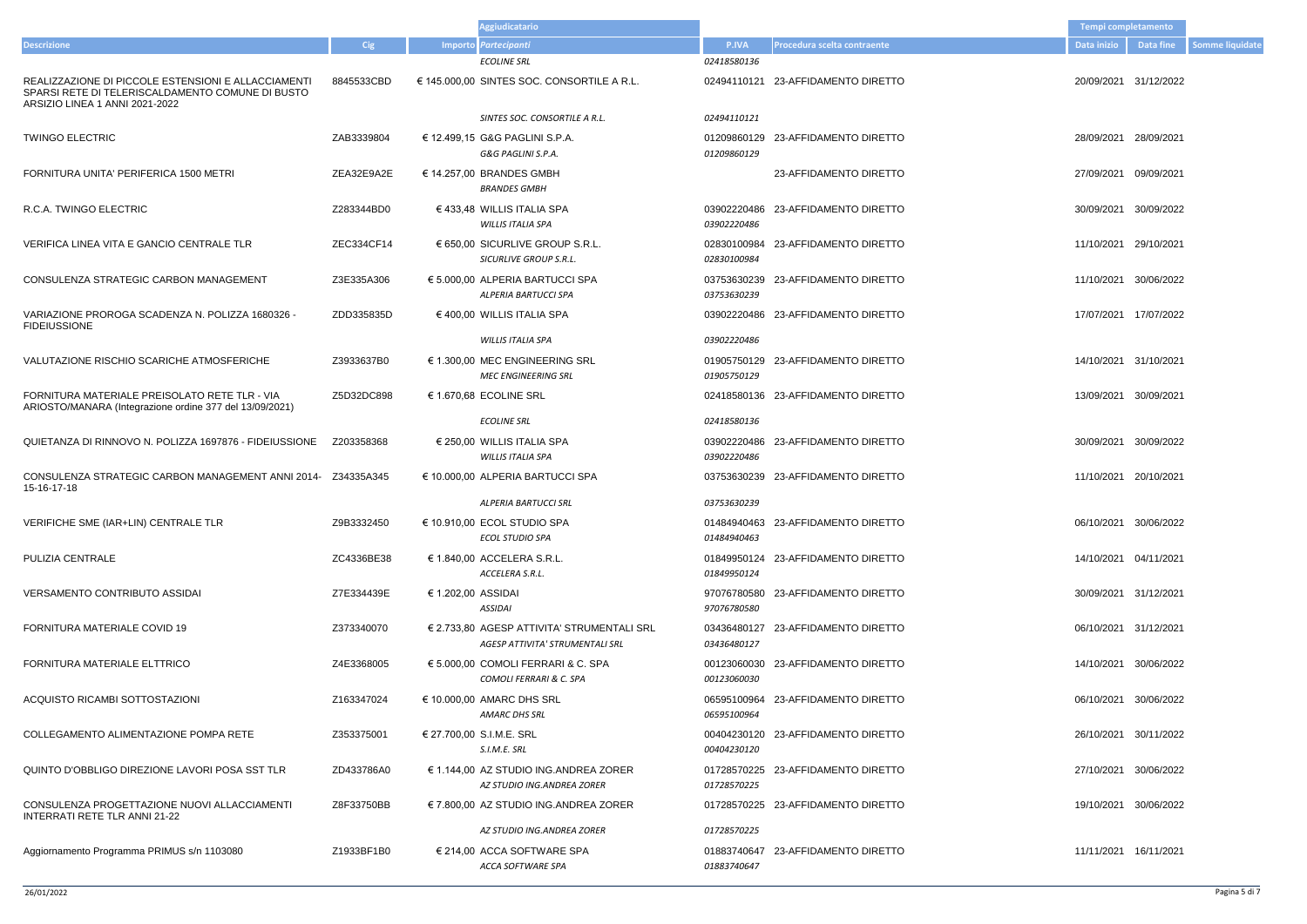|                    |                                | Tempi completamento   |                       |                        |
|--------------------|--------------------------------|-----------------------|-----------------------|------------------------|
| P.IVA              | Procedura scelta contraente    | Data inizio           | <b>Data fine</b>      | <b>Somme liquidate</b> |
|                    | 2790150 23-AFFIDAMENTO DIRETTO | 04/11/2021 23/12/2021 |                       |                        |
| 2790150            | 7840104 23-AFFIDAMENTO DIRETTO |                       | 04/11/2021 30/06/2022 |                        |
| 7840104            | 8950128 23-AFFIDAMENTO DIRETTO |                       | 09/11/2021 30/06/2022 |                        |
| 8950128            | 5140122 23-AFFIDAMENTO DIRETTO | 30/11/2021 01/12/2021 |                       |                        |
| 5140122            |                                |                       |                       |                        |
|                    | 2220486 23-AFFIDAMENTO DIRETTO |                       | 18/12/2021 18/12/2022 |                        |
| 2220486<br>5140122 | 5140122 23-AFFIDAMENTO DIRETTO | 30/09/2021 30/09/2021 |                       |                        |
| 5140122            | 5140122 23-AFFIDAMENTO DIRETTO | 02/12/2021 02/12/2021 |                       |                        |
|                    | 3310015 23-AFFIDAMENTO DIRETTO | 06/12/2021 22/12/2021 |                       |                        |
| 3310015<br>1500120 | 1500120 23-AFFIDAMENTO DIRETTO |                       | 15/11/2021 14/12/2021 |                        |
|                    | 5691008 23-AFFIDAMENTO DIRETTO |                       | 21/12/2021 30/06/2022 |                        |
| 5691008<br>3310015 | 3310015 23-AFFIDAMENTO DIRETTO |                       | 20/12/2021 30/06/2022 |                        |
| 9180123            | 0180123 23-AFFIDAMENTO DIRETTO | 21/12/2021 31/12/2021 |                       |                        |
| 7470033            | 7470033 23-AFFIDAMENTO DIRETTO |                       | 14/12/2021 20/12/2021 |                        |
| 2220486            | 2220486 23-AFFIDAMENTO DIRETTO |                       | 31/12/2019 30/06/2020 |                        |
| 7040233            | 7040233 23-AFFIDAMENTO DIRETTO | 20/12/2021 20/12/2021 |                       |                        |
|                    | 3310015 23-AFFIDAMENTO DIRETTO |                       | 20/12/2021 31/12/2023 |                        |
| 3310015            |                                |                       |                       |                        |
| 3940125            | 3940125 23-AFFIDAMENTO DIRETTO |                       | 14/12/2021 30/06/2022 |                        |
| 5780580            | 6780580 23-AFFIDAMENTO DIRETTO |                       | 01/01/2022 31/12/2022 |                        |
| 9030969            | 9030969 23-AFFIDAMENTO DIRETTO |                       | 23/12/2021 30/06/2022 |                        |

|                                                                                                                                       |            |                    | Aggiudicatario                                                                                                                             |                            |                                    | Tempi completamento   |            |
|---------------------------------------------------------------------------------------------------------------------------------------|------------|--------------------|--------------------------------------------------------------------------------------------------------------------------------------------|----------------------------|------------------------------------|-----------------------|------------|
| <b>Descrizione</b>                                                                                                                    | <b>Cig</b> |                    | Importo Partecipanti                                                                                                                       | <b>P.IVA</b>               | Procedura scelta contraente        | Data inizio           | Data fine  |
| MANUTENZIONE ESRI E AUR COMPRENSIVO DI ASSISTENZA<br><b>TELEFONICA</b>                                                                | Z0D33A2E61 |                    | € 2.325,00 ONE TEAM SRL                                                                                                                    |                            | 12272790150 23-AFFIDAMENTO DIRETTO | 04/11/2021            | 23/12/2021 |
|                                                                                                                                       |            |                    | <b>ONE TEAM SRL</b>                                                                                                                        | 12272790150                |                                    |                       |            |
| ATTIVITA' DI VERIFICA DIRETTIVA EMISSION TRADING PER IL<br>IV PERIODO DI SCAMBIO EMISSIONI 2021-2030                                  | Z4633A2E0E |                    | € 8.250,00 RINA S.P.A.                                                                                                                     |                            | 03487840104 23-AFFIDAMENTO DIRETTO | 04/11/2021 30/06/2022 |            |
|                                                                                                                                       |            |                    | RINA S.P.A.                                                                                                                                | 03487840104                |                                    |                       |            |
| DIREZIONE LAVORI E COORDINAMENTO PER LA SICUREZZA -<br>REALIZZAZIONE DI PICCOLE ESTENSIONI ED ALLACCIAMENTI<br><b>SPARSI RETE TRL</b> | Z9B33AABEA |                    | € 10.000,00 ING. LUCA MILANI                                                                                                               |                            | 02488950128 23-AFFIDAMENTO DIRETTO | 09/11/2021            | 30/06/2022 |
|                                                                                                                                       |            |                    | ING. LUCA MILANI                                                                                                                           | 02488950128                |                                    |                       |            |
| CORSO INSTALLAZIONE E RIMOZIONE SEGNALETICA<br><b>CANTIERI STRADALI</b>                                                               | Z8733DE014 |                    | € 240,00 SAFETY CONTACT SRL                                                                                                                |                            | 02615140122 23-AFFIDAMENTO DIRETTO | 30/11/2021 01/12/2021 |            |
|                                                                                                                                       |            |                    | <b>SAFETY CONTACT SRL</b>                                                                                                                  | 02615140122                |                                    |                       |            |
| QUIETANZA DI RINNOVO REGIONE LAZIO E DOGANA DI<br>VARESE                                                                              | Z0933CE27E |                    | $\in$ 7.491,00 WILLIS ITALIA SPA                                                                                                           |                            | 03902220486 23-AFFIDAMENTO DIRETTO | 18/12/2021            | 18/12/2022 |
|                                                                                                                                       |            |                    | WILLIS ITALIA SPA                                                                                                                          | 03902220486                |                                    |                       |            |
| <b>CORSO ATEX</b>                                                                                                                     | ZE233039B4 |                    | € 270,00 SAFETY CONTACT SRL<br><b>SAFETY CONTACT SRL</b>                                                                                   | 02615140122                | 02615140122 23-AFFIDAMENTO DIRETTO | 30/09/2021            | 30/09/2021 |
| CORSO AGGIORNAMENTO ADDETTI PRONTO SOCCORSO                                                                                           | ZC23419B45 |                    | € 108,00 SAFETY CONTACT SRL<br><b>SAFETY CONTACT SRL</b>                                                                                   | 02615140122                | 02615140122 23-AFFIDAMENTO DIRETTO | 02/12/2021            | 02/12/2021 |
| FORNITURA RICAMBI BRUCIATORI CALDAIE                                                                                                  | Z7D3435A65 |                    | € 1.100,00 NEW GENERATION SERVICES S.N.C. DI<br><b>BOLOGNA &amp; PIPINO</b><br>NEW GENERATION SERVICES S.N.C. DI BOLOGNA & PIP 09643310015 |                            | 09643310015 23-AFFIDAMENTO DIRETTO | 06/12/2021 22/12/2021 |            |
| FORNITURA FUNE PER ELEVATORE                                                                                                          | ZE033E35D6 |                    | € 79,00 ELETTROMECCANICA COZZI GIOVANNI S.A.S. 01531500120 23-AFFIDAMENTO DIRETTO                                                          |                            |                                    | 15/11/2021 14/12/2021 |            |
|                                                                                                                                       |            |                    | ELETTROMECCANICA COZZI GIOVANNI S.A.S.                                                                                                     | 01531500120                |                                    |                       |            |
| SERVIZIO DI CONNSULENZA LEGALE IN TERMINI DI ETS ANNO ZED3455808<br>2021                                                              |            |                    | € 10.400,00 GIANNI & ORIGONI STUDIO LEGALE<br><b>GIANNI &amp; ORIGONI STUDIO LEGALE</b>                                                    | 01535691008                | 01535691008 23-AFFIDAMENTO DIRETTO | 21/12/2021            | 30/06/2022 |
|                                                                                                                                       |            |                    |                                                                                                                                            |                            |                                    |                       |            |
| INTERVENTO TECNICO E FORNITURA RICAMBI CALDAIA 1                                                                                      | ZF83460F67 |                    | € 793,00 NEW GENERATION SERVICES S.N.C. DI<br><b>BOLOGNA &amp; PIPINO</b><br>NEW GENERATION SERVICES S.N.C. DI BOLOGNA & PIP 09643310015   |                            | 09643310015 23-AFFIDAMENTO DIRETTO | 20/12/2021 30/06/2022 |            |
| FORNITURA PIANTANE CON RELATIVO DISPENSER E PRIMA                                                                                     | Z19345017A |                    | €489,00 EUROTEK SRL                                                                                                                        |                            | 01950180123 23-AFFIDAMENTO DIRETTO | 21/12/2021 31/12/2021 |            |
| RICARICA GEL IGIENIZZANTE MANI                                                                                                        |            |                    | <b>EUROTEK SRL</b>                                                                                                                         | 01950180123                |                                    |                       |            |
| fornitura pacco piastre per scambiatore di calore                                                                                     | ZEC3422708 |                    | $\in$ 2.571,58 THORNHILL ITALIA SRL                                                                                                        |                            | 01947470033 23-AFFIDAMENTO DIRETTO | 14/12/2021 20/12/2021 |            |
|                                                                                                                                       |            |                    | <b>THORNHILL ITALIA SRL</b>                                                                                                                | 01947470033                |                                    |                       |            |
| POLIZZA KASKO KILOMETRICA CUMULATIVA                                                                                                  | Z59346BD3B |                    | $\in$ 31.75 WILLIS ITALIA SPA                                                                                                              |                            | 03902220486 23-AFFIDAMENTO DIRETTO | 31/12/2019 30/06/2020 |            |
|                                                                                                                                       |            |                    | WILLIS ITALIA SPA                                                                                                                          | 03902220486                |                                    |                       |            |
| MANUTENZIONE UPS CENTRALE TLR                                                                                                         | ZD5345B97E |                    | $\epsilon$ 540,00 RPS S.P.A. RIELLO POWER SOLUTIONS<br>RPS S.P.A. RIELLO POWER SOLUTIONS                                                   | 02647040233                | 02647040233 23-AFFIDAMENTO DIRETTO | 20/12/2021 20/12/2021 |            |
| MANUTENZIONE CALDAIE CENTRALE TLR ANNO 2022/2023                                                                                      | Z36345B9C7 |                    | $\epsilon$ 6.900,00 NEW GENERATION SERVICES S.N.C. DI<br><b>BOLOGNA &amp; PIPINO</b>                                                       |                            | 09643310015 23-AFFIDAMENTO DIRETTO | 20/12/2021 31/12/2023 |            |
|                                                                                                                                       |            |                    | NEW GENERATION SERVICES S.N.C. DI BOLOGNA & PIP 09643310015                                                                                |                            |                                    |                       |            |
| nuovi allacciamenti e manutenzione del sistema di telecontrollo                                                                       | ZA533EB70B |                    | € 10.000,00 EMMEPIGI S.R.L.<br><b>EMMEPIGI S.R.L.</b>                                                                                      | 00643940125                | 00643940125 23-AFFIDAMENTO DIRETTO | 14/12/2021 30/06/2022 |            |
| <b>VERSAMENTO CONTRIBUTO ASSIDAI</b>                                                                                                  | ZDD34908D0 | € 8.706,00 ASSIDAI | <b>ASSIDAI</b>                                                                                                                             | 97076780580<br>97076780580 | 23-AFFIDAMENTO DIRETTO             | 01/01/2022 31/12/2022 |            |
| FORNITURA CASSETTE IN SMC SENZA CODIFICA                                                                                              | ZDB3484589 |                    | $\epsilon$ 230,00 ECOLINE ANTICORROSION DIVISION SRL<br><b>ECOLINE ANTICORROSION DIVISION SRL</b>                                          | 02499030969<br>02499030969 | 23-AFFIDAMENTO DIRETTO             | 23/12/2021 30/06/2022 |            |
| Rinnovo visionbox 12 mesi Business Plan (1/12/21 - 30/11/22)                                                                          | ZA13496A60 |                    | € 360,00 CODEMEDIA S.N.C.                                                                                                                  |                            | 02641190414 23-AFFIDAMENTO DIRETTO | 01/12/2021 30/11/2022 |            |
|                                                                                                                                       |            |                    | CODEMEDIA S.N.C.                                                                                                                           | 02641190414                |                                    |                       |            |